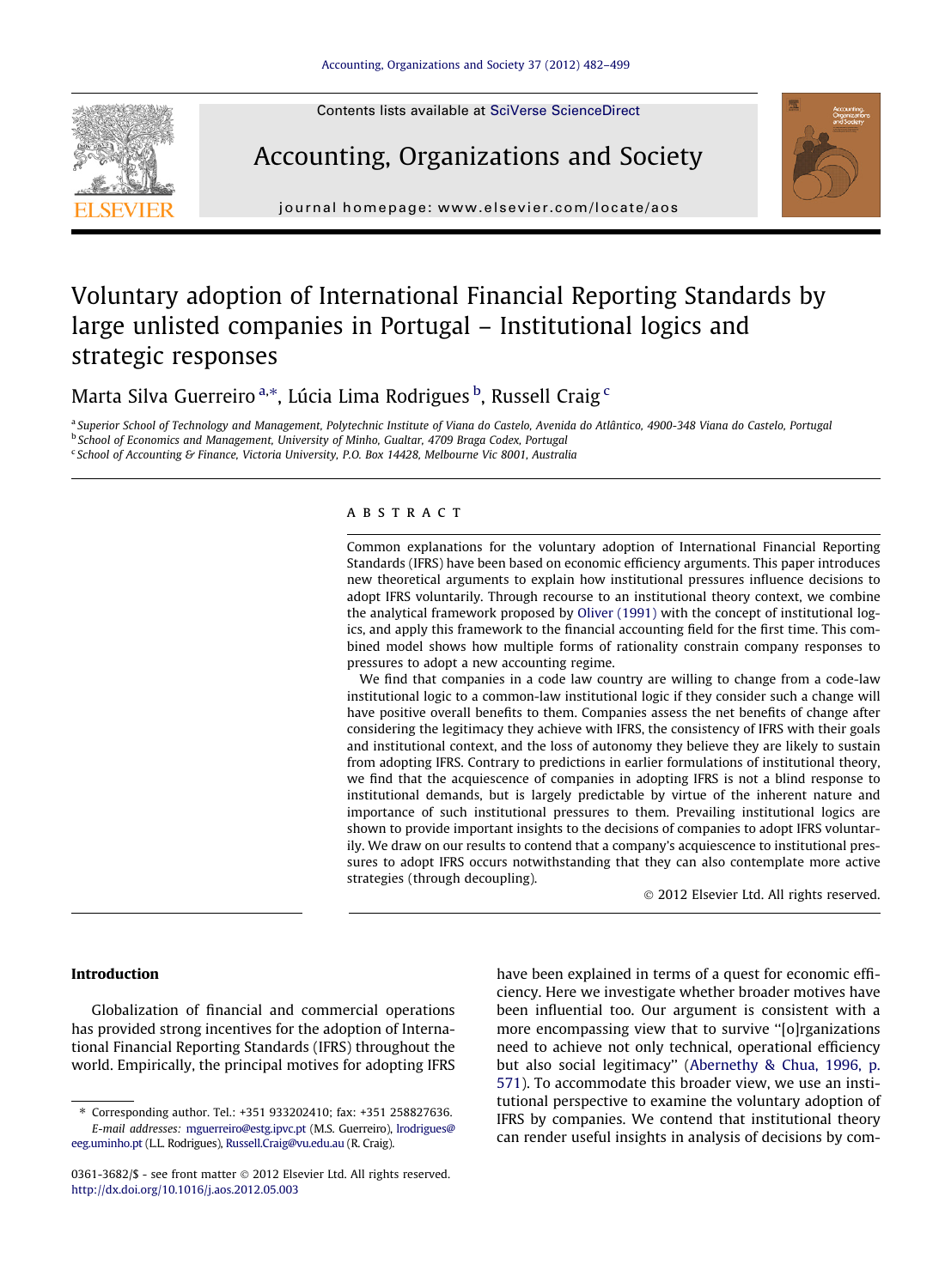panies to adopt IFRS, by revealing the complexity of their responses to important external pressures and environmental constraints.

In the 1990s many studies investigated the specific characteristics of firms which had adopted non-local GAAP voluntarily – in particular, with respect to decisions to adopt International Accounting Standards, the forerunner to IFRS ([Al-Basteki, 1995; Dumontier & Raffournier, 1998; El-Gaz](#page--1-0)[zar, Finn, & Jacob, 1999; Murphy, 1999](#page--1-0)). However, these studies tended not to take account of differing institutional settings. More recent studies of reasons for choosing non-local GAAP have begun to explore the institutional settings in which companies operate (such as the level of legal protection of investors, quality of national accounting standards, development of financial markets, and aspects of legitimacy) ([Collin, Tagesson, Andersson, Cato, & Hansson, 2009; Cuij](#page--1-0)[pers & Buijink, 2005; Francis, Khurana, Martin, & Pereira,](#page--1-0) [2008; Renders & Gaeremynck, 2007; Touron, 2005\)](#page--1-0). This study continues in that vein by invoking an institutional perspective to argue that the adoption of organizational practices is influenced by the institutional environment ([Scott,](#page--1-0) [2001](#page--1-0)) and by the view of rationality that is inherent in the institutional logics prevailing where organizations are situated [\(Thornton, Ocasio, & Lounsbury, 2012\)](#page--1-0).

For empirical support, we combine the strategic response model proposed by [Oliver \(1991\)](#page--1-0) with the concept of institutional logics to examine reasons for the voluntary adoption of IFRS by large Portuguese companies. Consistent with [Grafton, Abernethy, and Lillis \(2011\),](#page--1-0) we argue that Oliver's model allows us to relax the assumption that organizational choices are driven purely by economic rationality. We extend theory by contending that the strategic behavior of organizations is constrained by a meaning of rationality that is defined by their dominant institutional logics. This argument is used in the context of recent developments in institutional analysis: in particular, to ideas of practice variation and resistance that are grounded in the concept of institutional logics [\(Lounsbury, 2007, 2008;](#page--1-0) [Marquis & Lounsbury, 2007; Thornton & Ocasio, 2008\)](#page--1-0). Specifically, we seek to better understand why unlisted companies in Portugal decided to adopt IFRS voluntarily, rather than to maintain the [then existing] regime of Portuguese Accounting Standards. In doing so, we analyze how strategic choice of accounting standards is constrained by the institutional logics of large companies, especially regarding the process of accounting harmonization. Our central thesis is that an organization's choice among different accounting standards regimes (that is, different institutional forms) represents a strategic response to institutional pressures; and that such response is constrained by broader takenfor-granted rationales associated with the use of IFRS.

We respond to the call in this journal by [Carpenter and](#page--1-0) [Feroz \(2001](#page--1-0), p. 593) to engage in research that ''might be fruitfully directed to investigating Oliver's strategic response model [by] ... incorporating institutional variables in a statistical model of the GAAP decision-making process.'' Although some of the studies that have used [Oliver's](#page--1-0) [\(1991\)](#page--1-0) framework have provided supporting evidence ([Abernethy & Chua, 1996; Carmona & Macías, 2001; Clem](#page--1-0)[ens & Douglas, 2005; Etherington & Richardson, 1994;](#page--1-0) [Goodstein, 1994; Hyvönen, Järvinen, Pellinen, & Rahko,](#page--1-0) [2009; Ingram & Simons, 1995; Jamali, 2010; Milliken, Mar](#page--1-0)[tins, & Morgan, 1998; Modell, 2001\)](#page--1-0), Oliver's strategic response model has never been applied in the financial accounting field. Applications of this model in the accounting field have been confined to empirical settings in public organizations like hospitals, universities and other stateowned organizations. In the present study the focus is on private firms and on the financial accounting field. The circumstance of whether or not companies adopt IFRS voluntarily is used as an empirical research setting for the first time to explore Oliver's strategic response model. Such a focus is important because the diffusion of IFRS worldwide has not been a consensual process. Rather, it has been grounded largely in the International Accounting Standards Board' s (IASB) vision of international standardization as being primarily to service the needs of investors ([Sud](#page--1-0)[daby, Cooper, & Greenwood, 2007\)](#page--1-0). The suitability of applying this vision, and this grounding, to all types of companies, and to all countries has been questioned in numerous studies [\(Alp & Ustundag, 2009; Chand & Patel,](#page--1-0) [2008; Irvine, 2008; Mir & Rahaman, 2005](#page--1-0)). Despite such questioning, large companies have adopted IFRS voluntarily over the years. Accordingly, further understanding of the institutional conditions that have influenced large unlisted companies to adopt IFRS voluntarily is needed. Thus, Oliver's framework is beneficial in facilitating the investigation of how institutional conditions and organizational interests influence the selection of a particular response to pressures to adopt a regime of accounting standards.

This study contributes to the literature in four principal ways. First, we address criticism of institutional theory for downplaying the role of agency and interest in organizational decision processes [\(Covaleski & Dirsmith, 1988;](#page--1-0) [DiMaggio, 1988; Oliver, 1991; Powell, 1991; Scott, 1987](#page--1-0)). Oliver's model is an ideal mechanism for addressing such a criticism because of its fundamental theoretical proposition that conformity or resistance by organizations to institutional pressures is a strategic choice affected by organizational interests.

Second, we overcome the much criticized instrumental rationality of Oliver's model (Goodrick & Salancik, 1996; [Lounsbury, 2008; Scott, 2001; Seo & Creed, 2002](#page--1-0)) by incorporating the role of institutional logics in examining the scope conditions under which organizations are willing to respond to institutional pressures. In doing so, we extend theoretical knowledge by considering the institutional logics that constrain organizational decision making.

Third, we extend prior research empirically. Little is known about the institutional conditions that motivate voluntary adoption of IFRS, and how companies respond to those conditions. Despite many arguments advanced to explain voluntary adoption of IFRS, there has been little exploration of the influence of institutional environments on the choice and diffusion of IFRS. Oliver's model is useful in fostering analysis of the predictive institutional factors that influenced the purposive action of large Portuguese unlisted companies in exercising their discretion to select between different regimes of accounting standards. The analysis conducted here should enhance knowledge of the scope conditions that underpin voluntary adoption of IFRS.